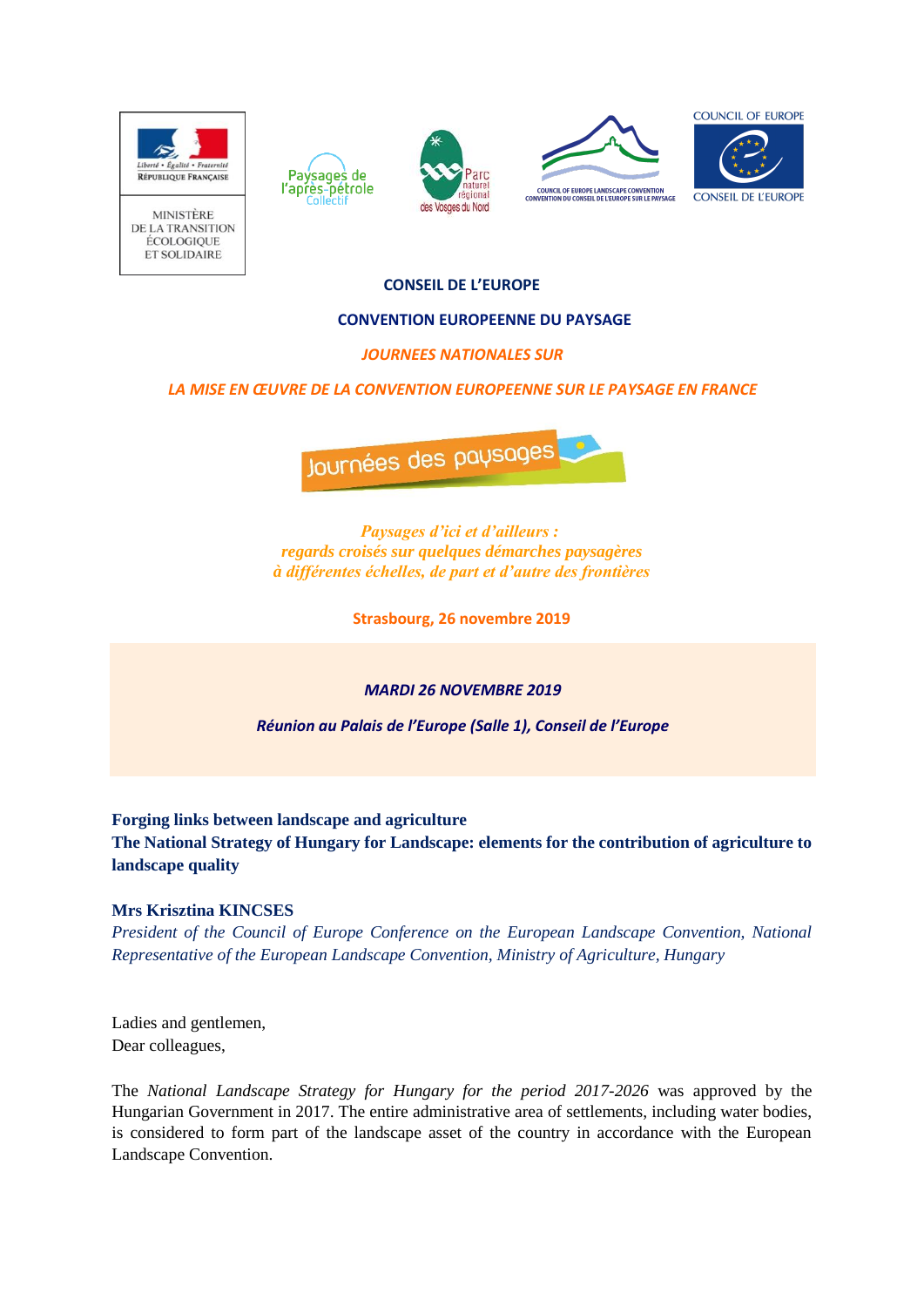This National Strategy reflects the creation of the Hungarian landscape from its past to the present identifying the most dominant landscape formation processes. The Strategy reviews the evolution of Hungarian landscape policy and reflects how Hungary satisfies international expectations in this respect. It demonstrates the drivers which help to determine the condition of Hungarian landscapes as well as the quality of the national landscape.

Approximately half of the Hungarian landscapes are of an everyday quality. About a quarter of them are intensively used landscapes and are often represented in a degraded condition. The remaining quarter are semi-natural landscapes which, while under extensive cultivation, nevertheless offer a more positive perception, producing typically favourable psychological effects that are mainly associated with plants and water, with vistas, pleasant sounds, good thermal sensations, other natural associations, colours, natural shapes, etc.

In the past 25 years, the overall size of areas specifically dedicated to agriculture has decreased by approximately 1.2 million ha. However, despite the shrinking size of these production areas, Hungary is still among the leaders in terms of the national proportion of agricultural lands in Europe. Arable cultivation is the dominant sector of Hungarian agriculture with the main production being grain, chiefly wheat, corn and sunflower. **Diversification is low** in large-scale farming. Nearly 90% of small farms are engaged in the production of a maximum of three types of crops and nearly half of them cultivate only one. **The traditional land use** (e.g. grazing, wine growing, fruit and vegetable production, homestead farming) is **shrinking** and **as a result, landscape is losing its traditional patchwork pattern on an increasing scale**.

Although **animal husbandry** has significantly decreased there is still a strong concentration of this type of farming in Hungary. Livestock farming has changed, grazing has diminished and thereby the livestock farming (stalls) generally far from arable land thus **separated from grasslands and crop production**.

However, it is important to note that **the landscape-specific farming** and the **development of short food chains can ensure healthier food** and can also **open new opportunities for launching products of increased value.**

Between 10-15% of the arable lands is now more often subject to flooding. This increase in flooding is partly caused by the degradation of soil structure over several decades caused by inadequate soil cultivation, the lack of deep ploughing and subsoil loosening (e.g. plough sole) and the lack of permanent crops.

Financial support, strengthening green farming, sustainable land use and better landscape management (e.g. agricultural practices which respect climate and environmental issues – green farming practices, agri-environmental sub-measures) motivate and enable farmers to use agricultural production methods that are compatible with sustainability, as well as contributing to an efficient and intelligent utilization of landscape and natural resources.

The Common Agricultural Policy, through funds made available to farmers, is able to stimulate favourable changes in agricultural land use, especially in rural landscapes, where binding requirements related to payments commit farmers to specific actions.

Green farming practices can help to realise compulsory changes in the course of land usage. Consequently, farmers profiting from such funds, are obliged to **preserve Cumanian Barrows** (tumulii), **conserve shadoofs** (traditional wells with lifting arms) and **groups of trees and bushes**, as well as maintaining other features such as **river banks and lake shores. The impact of European funds is already appreciable.**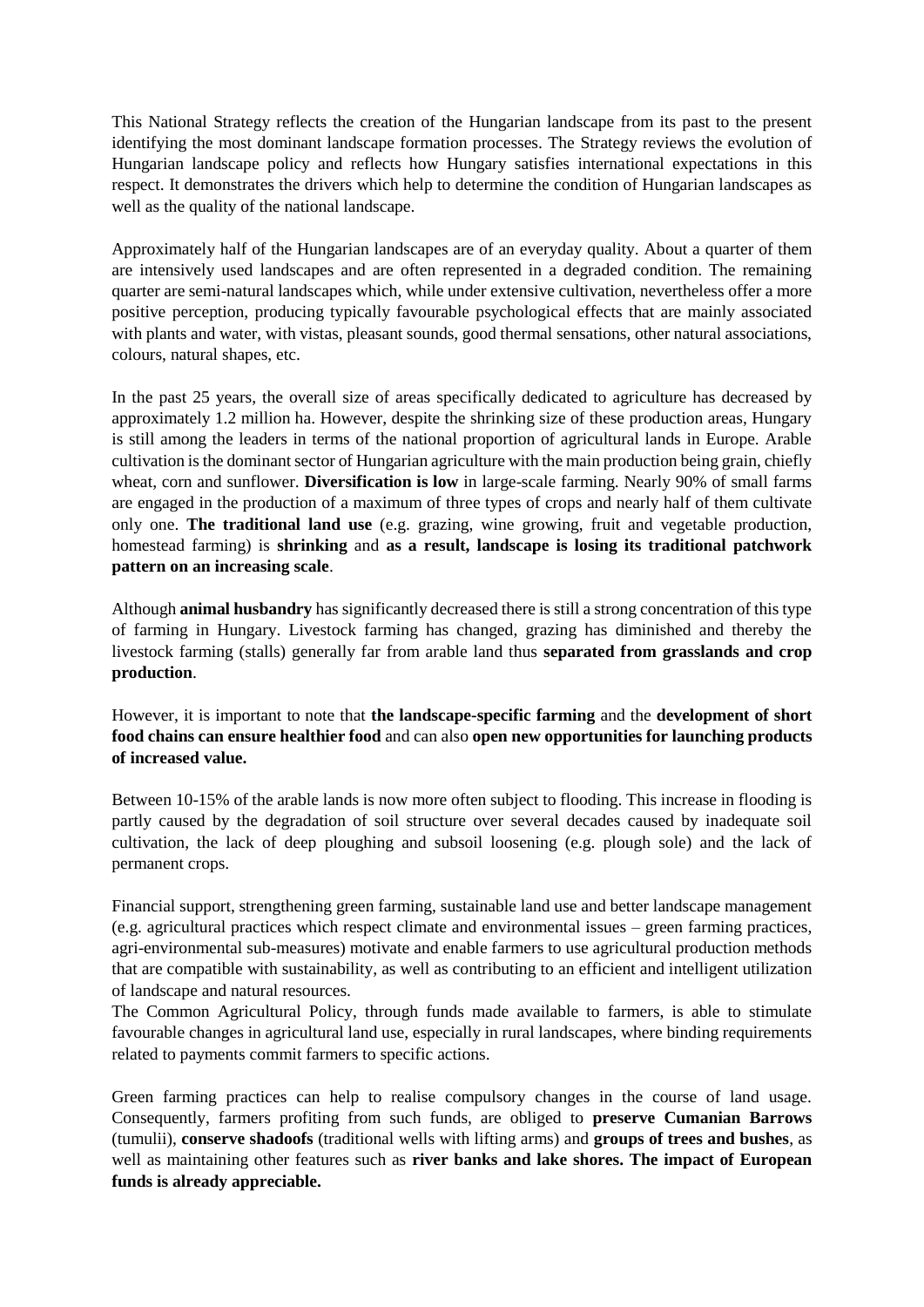As a result of the latest reform of Common Agricultural Policy, since 2015, a greater diversification of crops has been realised along with the conservation of permanent grasslands and other important landscape elements that represent the traditional patchwork pattern of the Hungarian landscape. The most important green farming practices are therefore concerned with **crop diversification**, the **maintenance of permanent grasslands** and the **identification of ecological focus areas**.

However, this important development of the green infrastructure network requires greater coordination.

The Strategy sets out dual vision: it outlines the future status of Hungarian landscapes as well as establishing a vision of Hungarian landscape policy. This policy draws on the concept that land use must be based on landscape configuration and assets.

The overall objective of the National Landscape Strategy is: *Responsible land use based on landscape configuration and assets.*

**Proper landscape management based on landscape configuration and assets** is an instrument **to ensure that important environmental, economic and social interests** c**ontribute substantially to our well-being**.

To achieve this overall objective, adherence to the following overlying principles must be realised in the implementation of the National Landscape Strategy:

- A) General protection of natural resources and cultural heritage;
- B) Intelligent and rational use of areas;
- C) The mitigation of the impacts of climate change and adaptation to it.

To achieve the overall objectives, three headline targets are set by the Strategy.

- I. Laying the foundations for land use based on landscape configuration and assets;
- II. Liveable landscape liveable settlements intelligent land use;
- III. Enhancing landscape identity.

The National Landscape Strategy sets out 97 actions for the government, local governments, civil organisations, Universities and research institutions grouped in sub-objectives. The main promoter of the interventions is of course the government, which provides for the realisation of the measures through the government programme, sectoral policies and finance.

In accordance with the sub-objective I.1: Establishing the framework for land use based on landscape configuration and assets: To achieve the overall objective, first t**he registers containing the spatial data of landscape configurations** and providing the planning system and the work of the authorities **must be developed through both site surveys and using automated methods**. This development includes the updating of existing databases as well as the identification and creation of missing spatial data structures.

The following actions are noted as follows:

- **Improvement of the soil register** (soil maps and databases), with special attention to the factors typical of the soil use and the configurations of the production area, e.g. updating **agronomic data on soil structure** that **influence soil fertility**.
- **Improving the register of fruit production areas** (among others digitizing the maps of the register).